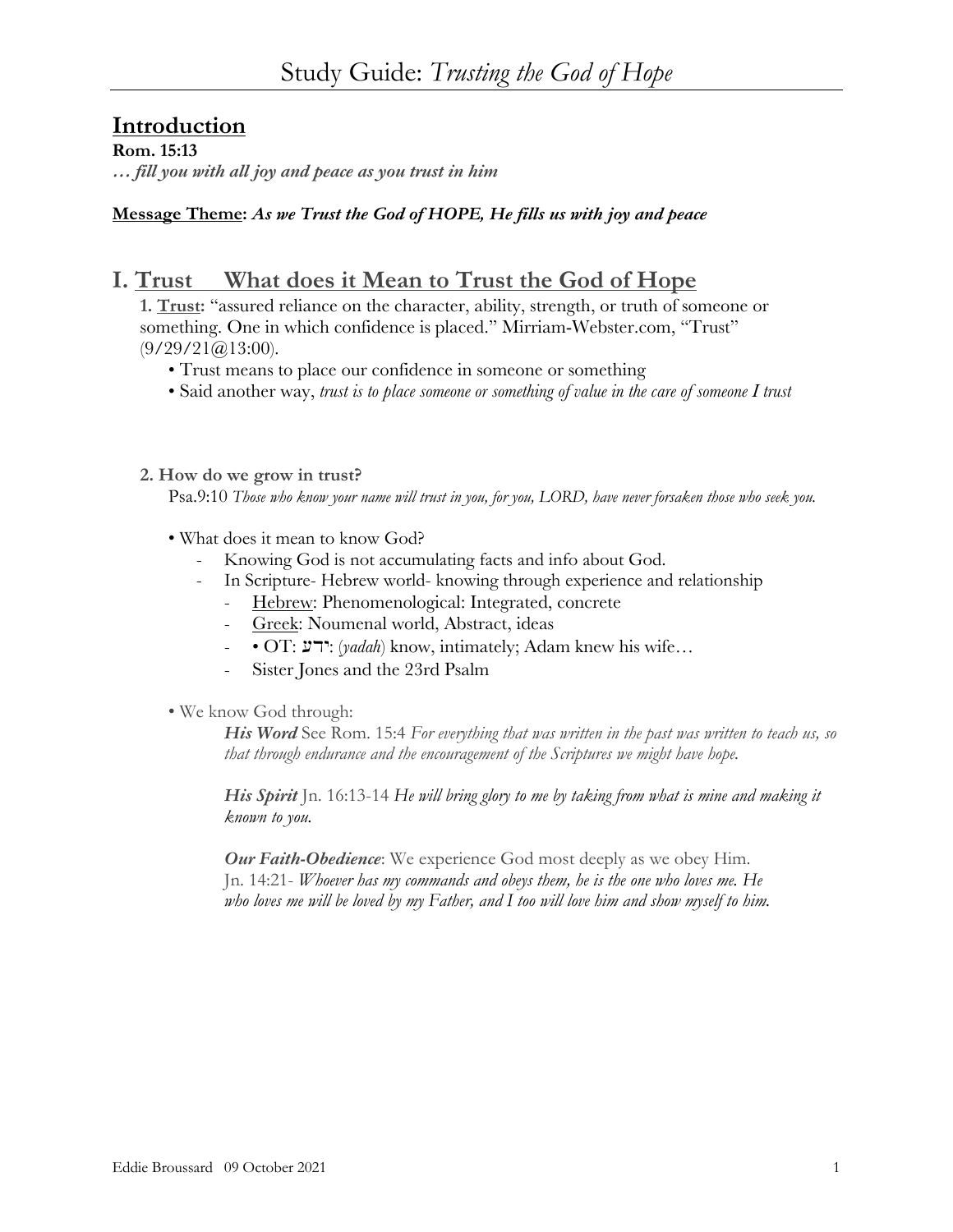## **3. When we trust God, we trust His:**

• *Person* (Character: Provider, Protector, Shepherd (care)

• *Purposes* (Ways): 2 Sam. 22:31; Psa. 18:30 His way is Perfect; Just (Ps. 145:17); His ways are Mercy and Truth (חֵםֶר אֱמֶה, hesed and *emeth*) Ps. 25:10

## • *Promises* 2 Pet. 1:3-4

*His divine power has given us everything we need for life and godliness through our knowledge of him who called us by his own glory and goodness. Through these he has given us his very great and precious promises, so that through them you may participate in the divine nature and escape the corruption in the world caused by evil desires.*

# **II. Joy Trusting the God of Hope gives us Joy**

All joy and peace

## **Joy:**

"the emotion of great delight or happiness caused by something exceptionally good or satisfying; $<sup>1</sup>$ </sup>

Joy is a fruit of the Spirit (2ndFruit), Gal. 5:22

- Neh. 8:10 *for this day is holy unto our Lord: neither be ye sorry; for the joy of the LORD is your strength.* Context- People of God were weeping and mourning over their sin as the Law was read. Neh., Ezra & the Levites: were teaching them
	- The Hebrew word for "strength" is (*maoz*), which means "stronghold." <sup>2</sup>
	- The Joy of the LORD: Joy that springs from the experience of communion with the

LORD because they had a Covenant Relationship with God.

Exo. 34:6 *The LORD the LORD, the compassionate and gracious God, slow to anger, abounding in love and faithfulness,…* (*Hesed* and *Emeth*)

• Their Joy came from an active awareness of God who is patient with them because he is loving and faithful, he was to be their strength.

- This joy is not based on *circumstances* but on a *relationship*.
- Joy: is based on a relationship that transcends circumstances. Ps. 16:11
- Perhaps the best examples of Joy of the Lord our strength: Heb. 12:2 *Let us fix our eyes on Jesus, the author and perfecter of our faith, who for the joy set before him endured the cross, scorning its shame, and sat down at the right hand of the throne of God.*
- The Joy of the Lord Jesus was His Strength.
- *Hope is knowing what is coming and letting that reality shape what you think & feel*

<sup>&</sup>lt;sup>1</sup> [Dictionary.com  $10.1.21@10:01$ ]

<sup>2</sup> Keil & Delitzsch, *Commentary on the OT*, vol. 3, 232.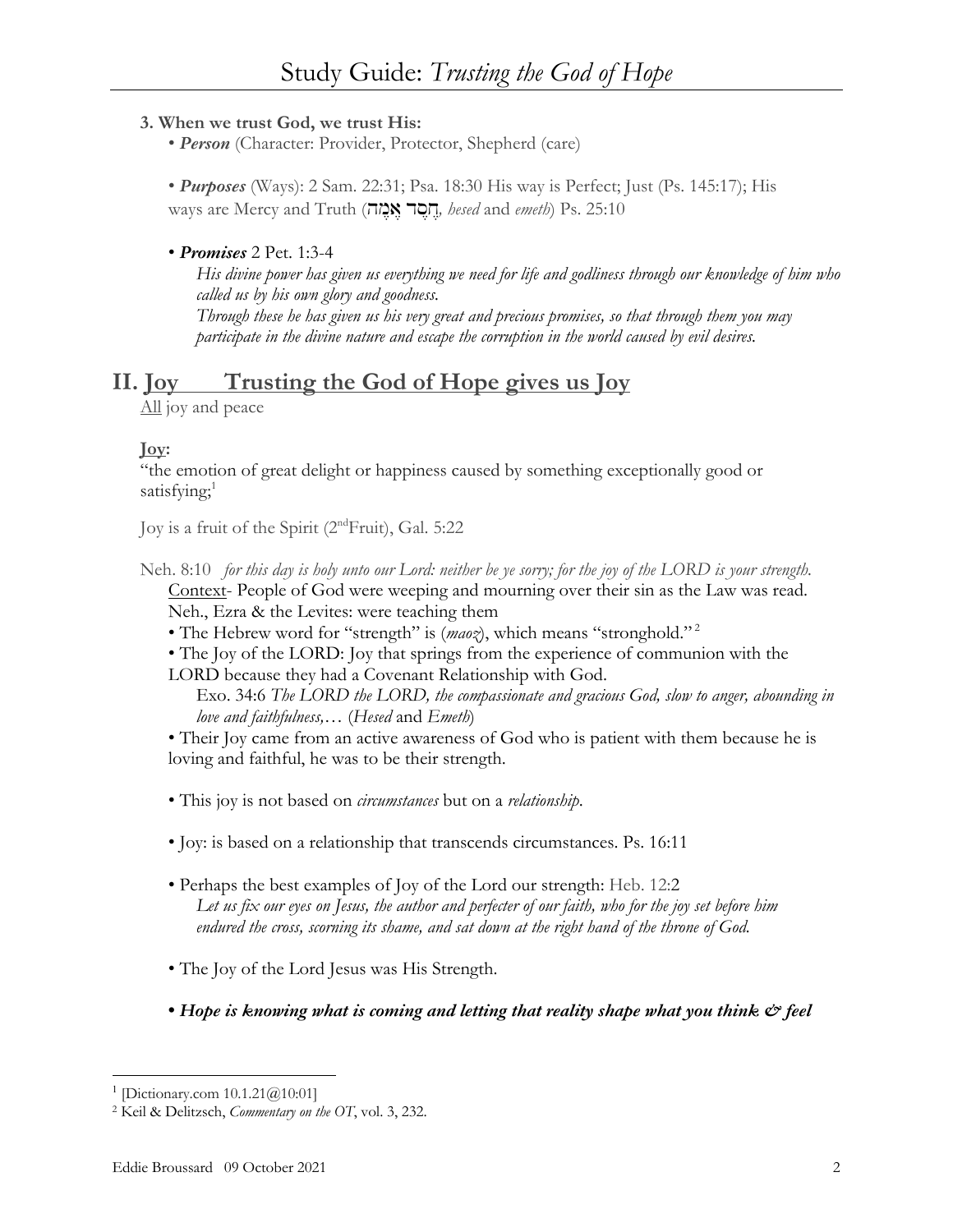## **III. Peace Trusting the God of Hope gives us Peace**

Peace: The Hebrew concept of *Shalom* (אֹלוֹד).

**Old Testament:** *Shalom* (dwøl∂c): "completeness, soundness welfare, peace… welfare, health prosperity … may it be well … peace quiet, tranquility, contentment…. Peace, friendship … peace with God, esp. in covt. relation: Isa. 54:10 … Isa. 53:5…" [**BDB**, "מֹשׂלוֹך"]

**New Testament:** *eirēnē*: (εἰρήνη) "well-being that comes from God ... Unlike the Greek eirēnē the Hebrew *shalom* is the opposite not so much of war as of any disturbance in the communal well-being of the nation…. Hence in the LXX *eirēnē* too acquires the sense of general wellbeing, the source and giver of which is *Yahweh* along… well-being in the widest sense of the word (Jdg.19:20);…."3 Jud. 6:24- One of God's names is Jehovah-*shalom*.

Peace: not just peace of soul, but also social harmony among the people of God, especially where diversity exists like in the Roman Church of Jews and Gentiles.<sup>4</sup> Eph.  $4:3<sup>5</sup>$ 

Note also: The God of Hope, Rom. 15:13, is also the God of Peace, Rom. 15:33

|             | Connection between Trust and Peace  as you trust in him                                               |
|-------------|-------------------------------------------------------------------------------------------------------|
|             | Trust: Who is carrying the burdens of my life?                                                        |
|             | Isa. 26:3 Perfect Peace in Hebrew is ("i"); shalom shalom)!                                           |
|             | Psa. 16:8 I have set the LORD always before me: because he is at my right hand, I shall not be moved. |
| 1 Pet. 5:7  | Casting my cares upon Him                                                                             |
| Phil. 4:6-7 | Be anxious for nothing, but in everything  PROMISE!                                                   |

*Shalom* doesn't come from circumstances.

<sup>3</sup> prosperity (Psa. 73:35) … bodily health (Isa. 57:18; Ps. 38:3); contentedness, on departure (Gen. 26:29), ongoing to sleep (Psa. 4:8), and at death (Gen. 15:115) good relations between nations and men (1 Kgs. 5:26; Jdg.4:17; 1 Chr. 12:17.18); Salvation (Isa. 43:7; Jer. 29:11; cf. Jer. 14:13) …. found at the climax of the blessing in Jdg. 6:24ff., where it sums up all the other blessings and where it is closely associated with the presence of Yahweh…. *Shalom* is ultimately the gift of Yahweh (1 Chr. 22:9; particularly a theme of the prophets (Isa. 9:7; 26:12; 48:18; 52:7; 54:10, 13; 53:5; 55:12; 57:2; 60:17; Jer. 6:13-14; 8:11; 23:17; 33:6,9; Ezek. 34:25; 37:26; Mic. 5:4[5]; Nah. 2:1[1:15]; Hagg. 2:9; Zech. 6:13; 8:10ff.,9:10; Mal. 2:5f…. Psalms: 4:8; 29[Hebrew: 28]:10; 34:15[33:14]; 35[34]:27; 37[36]:11; 55[54]:18; 73[72]:3; 85[84]:8; 119[118]:165; 122[121]:6; 125[124]:5; 147:14… Prov. 3:2; 7,23 and Job 5:24; 15:21; 25:2." *NIDNTT*, Colin Brown, Vol.2, 777. See also *TDNT*, Kittel, vol.2, 402ff.

<sup>&</sup>lt;sup>4</sup> 1 Cor. 14:33- peace and not disorder; Acts 7:26 (και συνήλλασσεν αυτους εις ειρήνην ειπών άνδρες,  $\alpha\delta$ ελφοί, *συνēllassen autous eis eirēnēn eipōn andres adelphoi*) "reconcile them so that they would be peaceful." [*BDAG*, "συναλλασσω."].

<sup>5</sup> Acts 7:26; Gal. 5:22; Jas. 3:18; in a negative sense Matt. 10:34, *I did not come to bring peace, but a sword.*